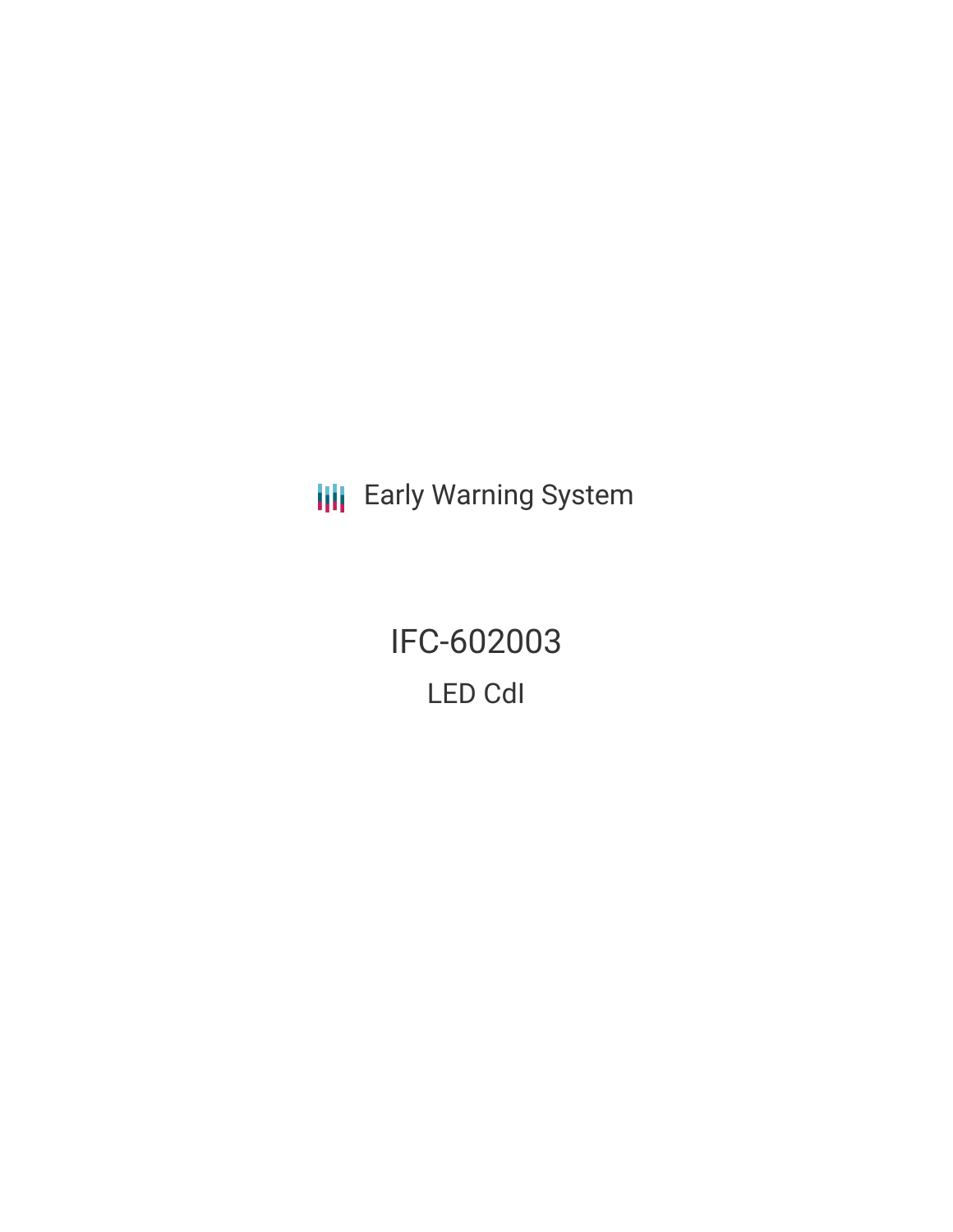

## **Quick Facts**

| <b>Countries</b>              | Ivory Coast                             |
|-------------------------------|-----------------------------------------|
| <b>Financial Institutions</b> | International Finance Corporation (IFC) |
| <b>Status</b>                 | Active                                  |
| <b>Bank Risk Rating</b>       |                                         |
| <b>Voting Date</b>            | 2018-05-24                              |
| <b>Borrower</b>               | Government of Ivory Coast               |
| <b>Sectors</b>                | Infrastructure                          |
| <b>Investment Type(s)</b>     | <b>Advisory Services</b>                |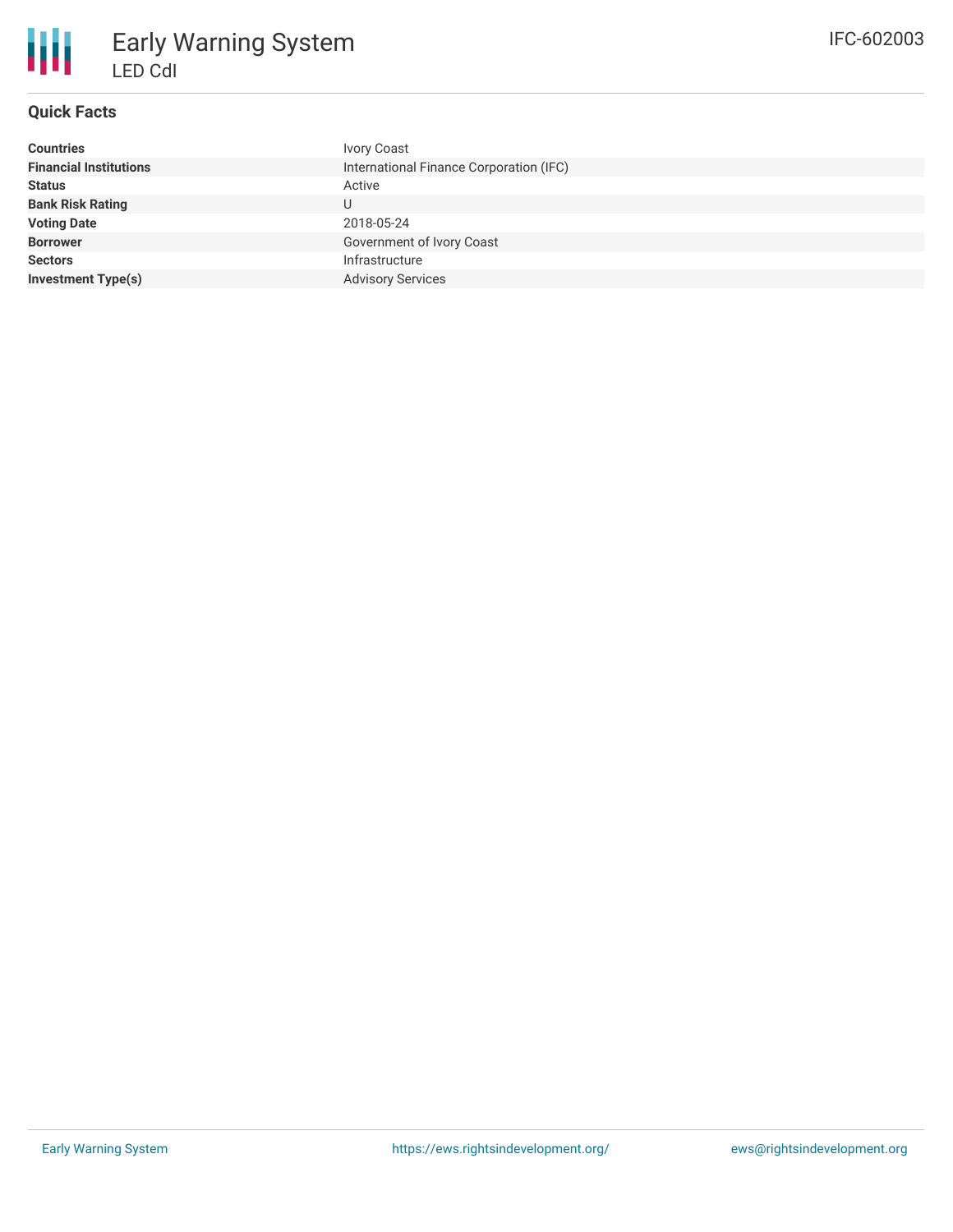

# **Project Description**

IFC will provide advisory services to Cote d'Ivoire's Infrastructure and Natural Resources sectors in delivering inclusive development opportunities for local businesses and communities. IFC advisory can include the following areas: 1) Recommendations on policies, procedures, and strategies that guide projects decision making in areas related to host communities; and 2) Implementation of community development programs. The program will emphasize work with women and youth. Working with infrastructure and natural resource sectors, offers the opportunity to demonstrate how responsible infrastructure and natural resource projects can bring tangible positive benefits to host communities.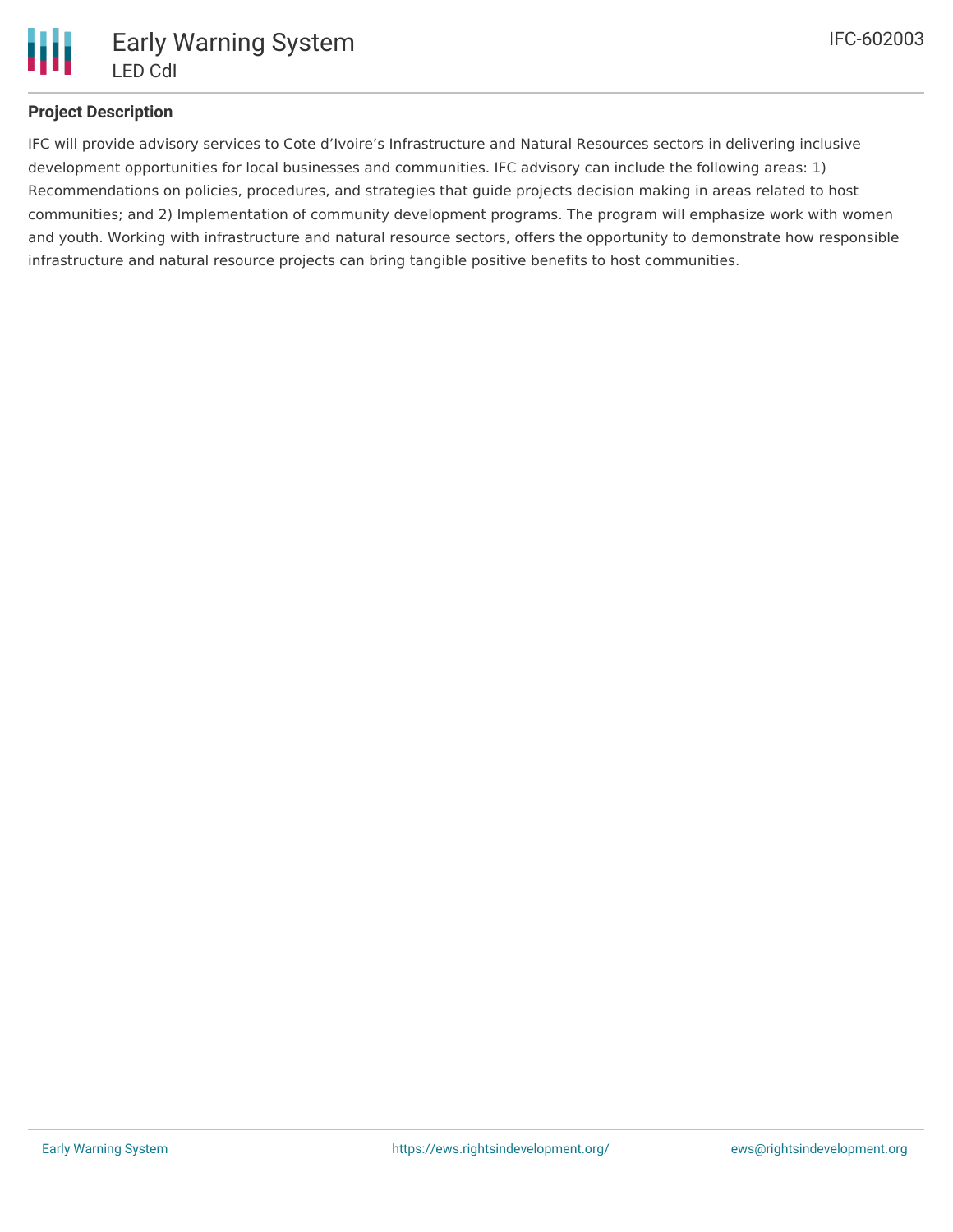### **Investment Description**

• International Finance Corporation (IFC)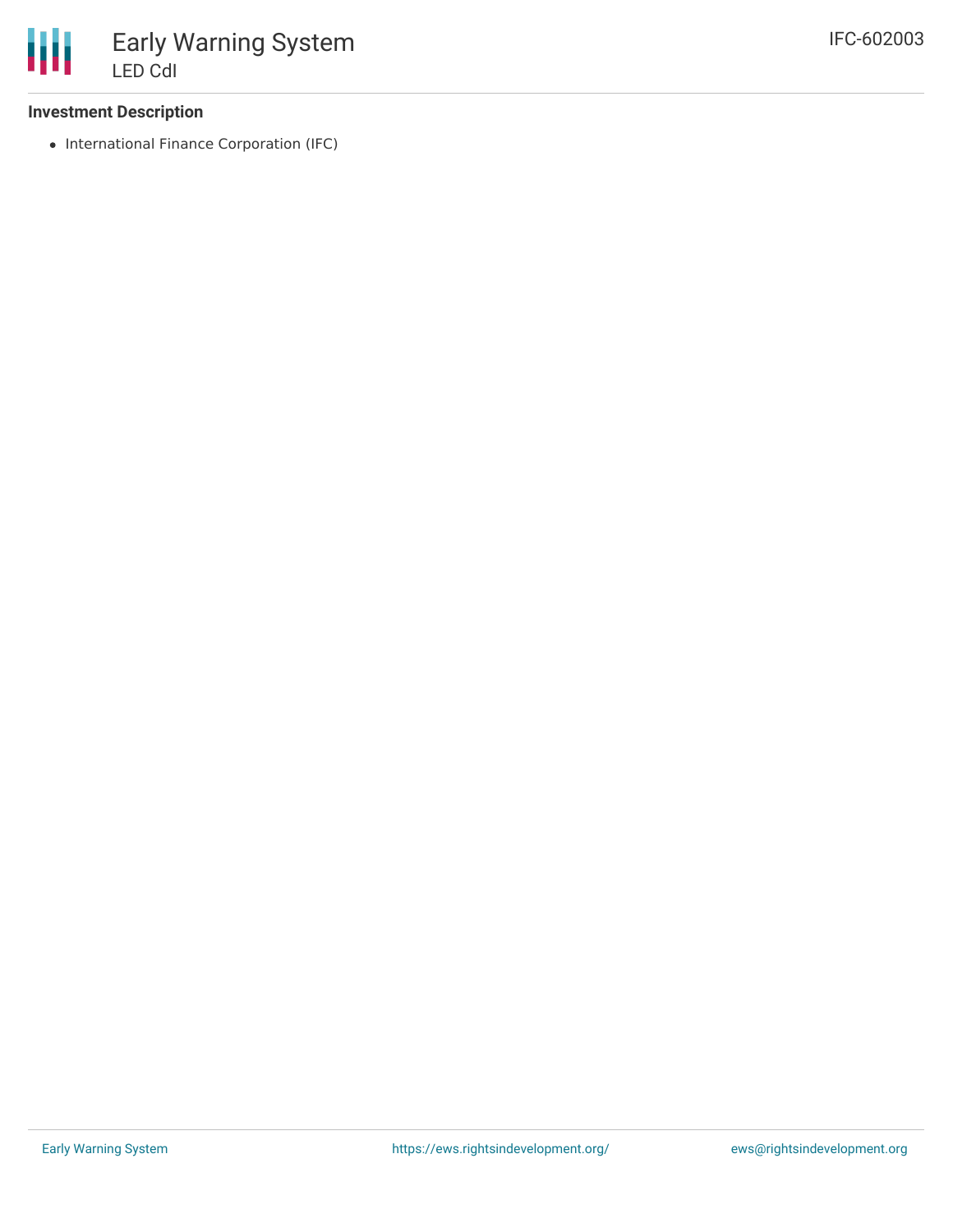## **Contact Information**

No contact information provided at the time of disclosure

ACCOUNTABILITY MECHANISM OF IFC

The Compliance Advisor Ombudsman (CAO) is the independent complaint mechanism and fact-finding body for people who believe they are likely to be, or have been, adversely affected by an IFC or MIGA- financed project. If you submit a complaint to the CAO, they may assist you in resolving a dispute with the company and/or investigate to assess whether the IFC is following its own policies and procedures for preventing harm to people or the environment. If you want to submit a complaint electronically, you can email the CAO at CAO@worldbankgroup.org. You can learn more about the CAO and how to file a complaint at http://www.cao-ombudsman.org/